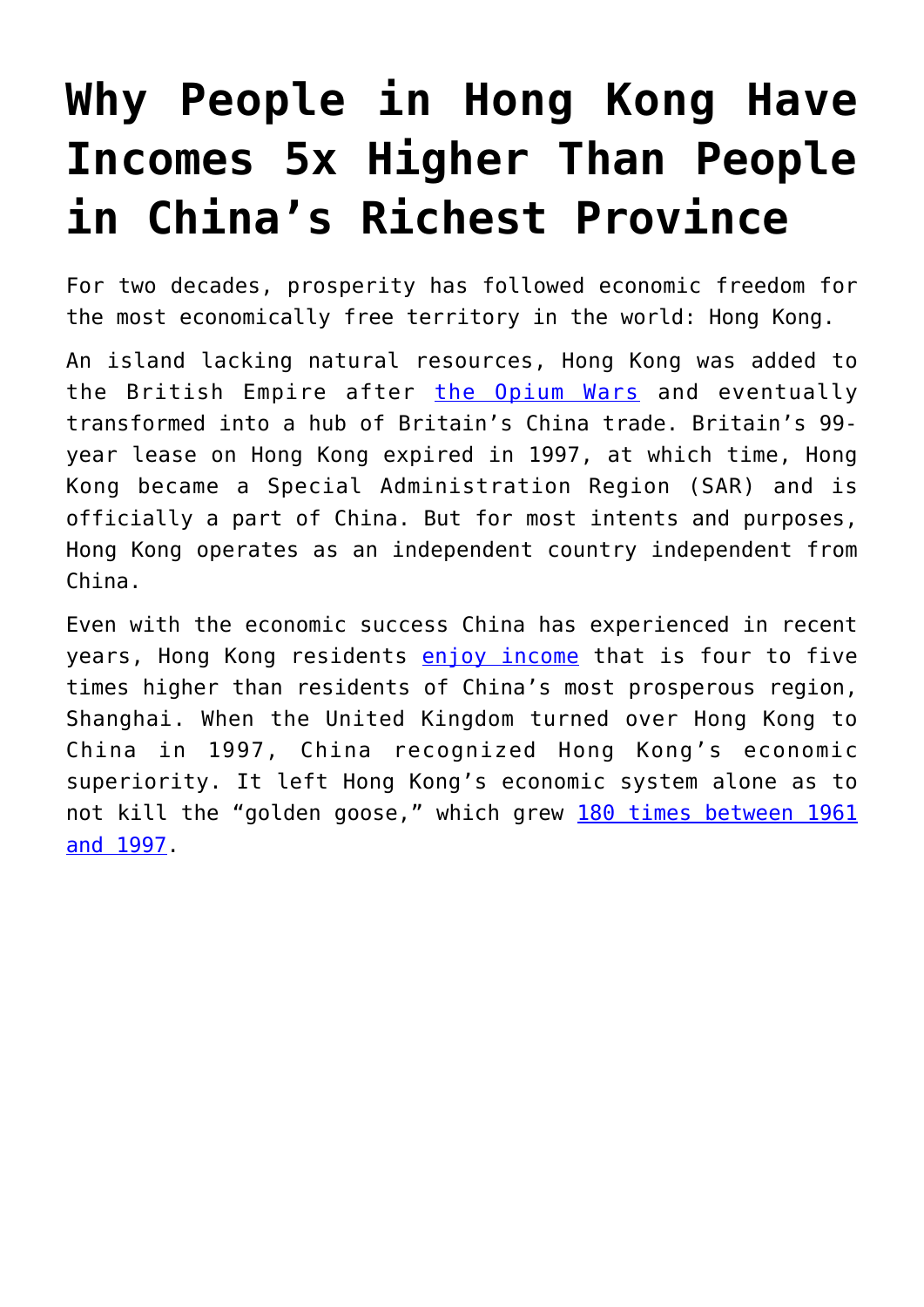source: [tradingeconomics.com](https://tradingeconomics.com/hong-kong/wages)

Hong Kong—a territory [426 square miles in size—](https://en.wikipedia.org/wiki/Hong_Kong)today has an economy larger than Israel and Ireland. Its 7.4 million inhabitants are wealthier, [on a per capita purchasing power](https://en.wikipedia.org/wiki/List_of_countries_by_GDP_(PPP)_per_capita) [basis](https://en.wikipedia.org/wiki/List_of_countries_by_GDP_(PPP)_per_capita), than Americans. It also boasts the following:

- The world's most service-oriented economy
- The world's most competitive economy
- Asia's  $2^{nd}$  most business-friendly economy
- Asia's 2nd largest recipient of foreign direct investment
- The world's largest IPO market
- $\blacksquare$  The world's  $3^{\text{rd}}$  busiest container port

What does Hong Kong have that many lesser economies lack? Here is the recipe to their success:

> 1. Business Efficiency - The Hong Kong government established simple procedures for individuals to start their own enterprises. Entrepreneurs fill out a single page form and pay \$25. That's it.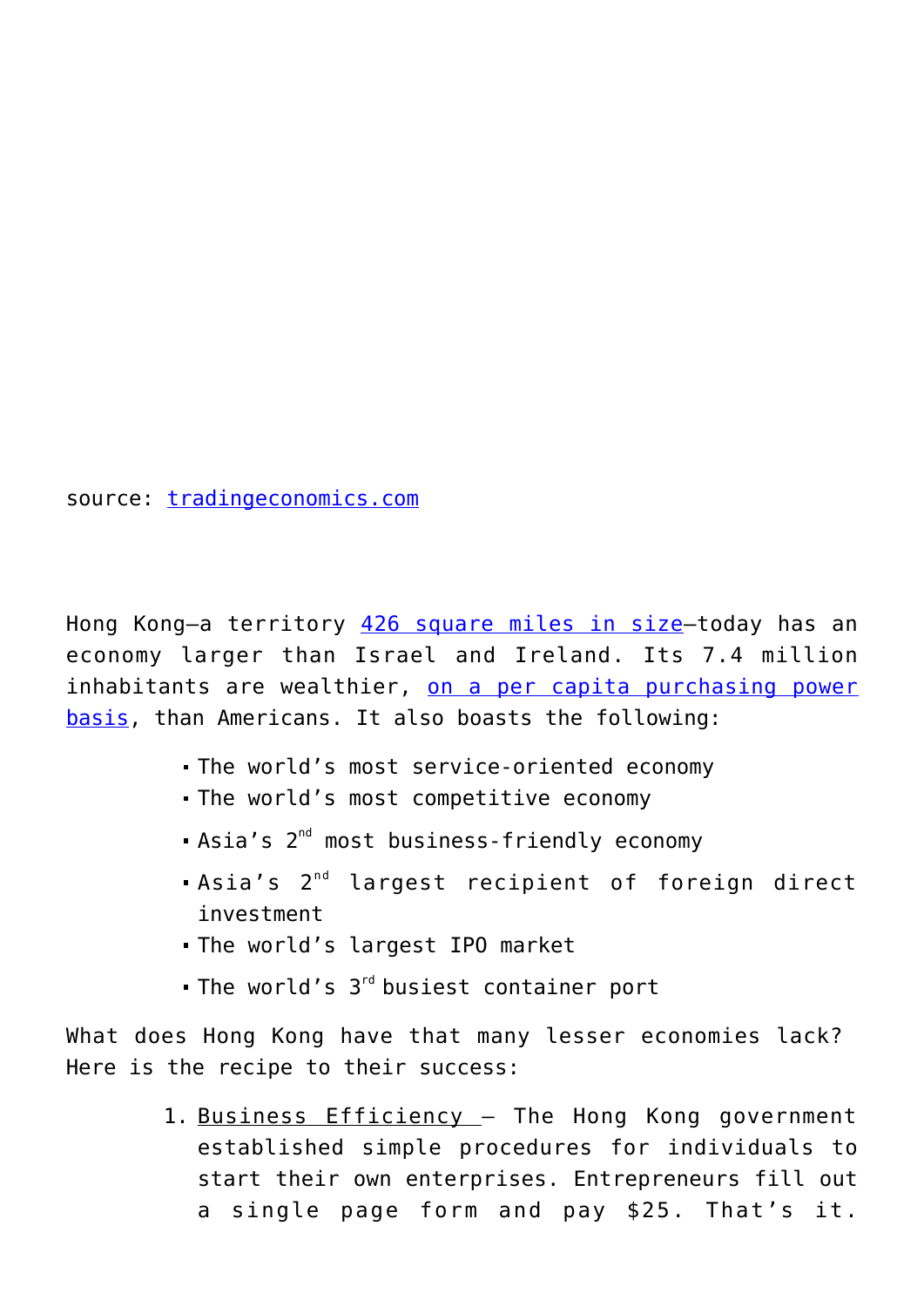Businesses can open that very day.

- 2. Small Government, Big Market– Per-capita spending on government in Hong Kong is less than half of what the average New Yorker spends to support the various levels of government.
- 3. Open Trading Systems– Hong Kong has the world's 10th largest trading economy, with no trade barriers or tariffs imposed on other countries.
- 4. Low Taxes A typical New Yorker loses about half his income to taxes. In Hong Kong, the government claims just 15 percent.
- 5. Sound Money– As the U.S. undermines the dollar with dollar printing and years of quantitative easing, raising government debt to never before seen levels, Hong Kong maintains low debt and sound money. It carries a debt to GDP ratio of 38.67 percent compared to 104.17 percent in the U.S.
- 6. Few Government Regs While the U.S. has reactionary regulation with many business crushing consequences, Hong Kong has an environment of permissionless innovation that embraces the benefit of "innovation allowed," which switches the burden of proof to those who favor preemptive regulation and requires them to explain why ongoing trial and error experimentation with new technologies or business models should be disallowed.
- 7. Rule of Law- The British, during their long rule over Hong Kong enforced, the "Rule of Law." People who stole or killed were jailed, which left the people to flourish in a free law-abiding marketplace.

During colonial times, British officials kept the peace but otherwise mostly left people alone to work, innovate, and find ways to prosper. Because of this tradition, Hong Kong today lacks micromanaging overlords who implement obstructionist rules, policies, procedures and regulations. This is a key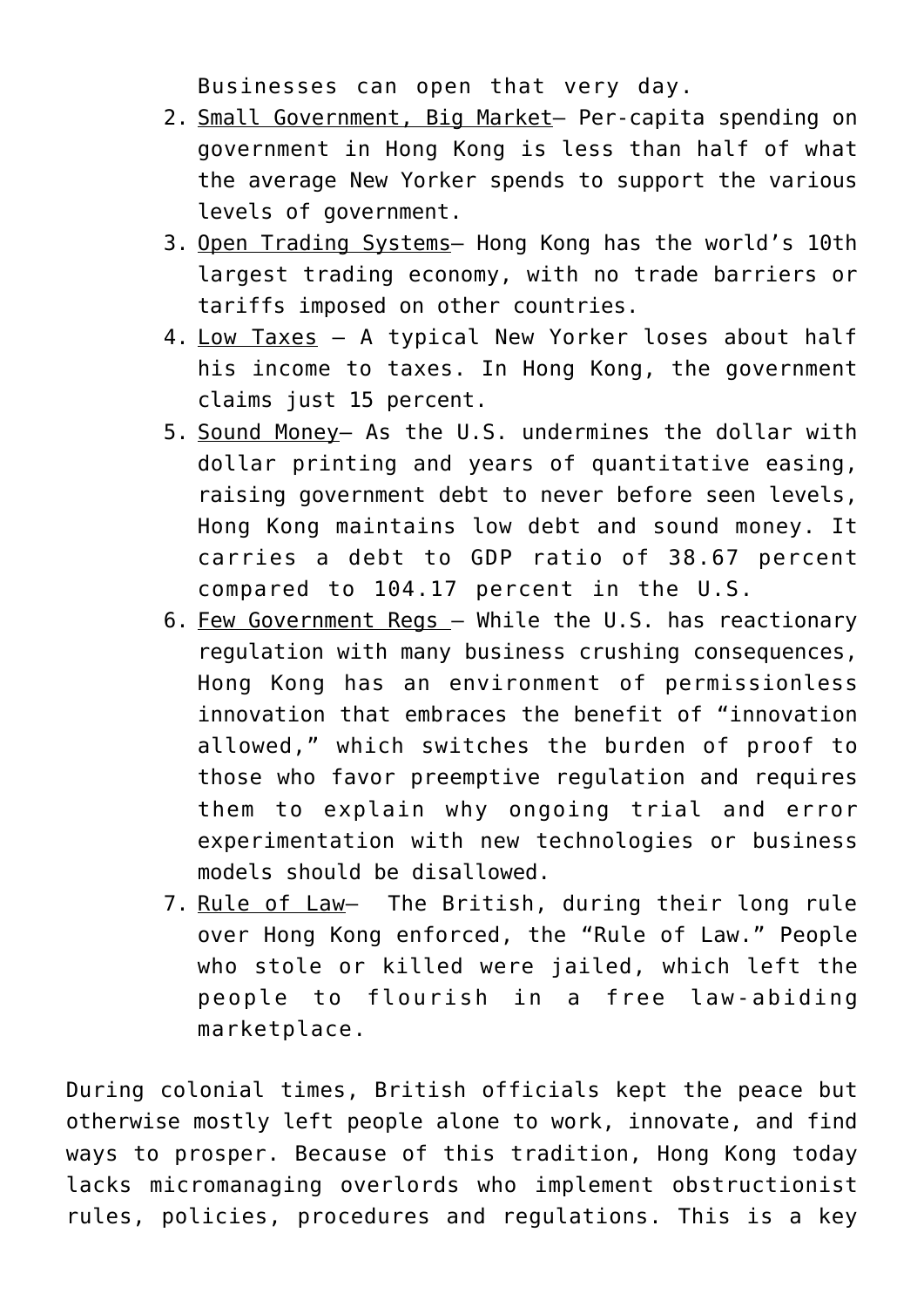part of its economic success.

For 18 consecutive years Hong Kong has been ranked  $#1$  in the Heritage Foundation's [Economic Freedom Index](https://www.heritage.org/index/country/hongkong).

2017 Economic Freedom Index

| 1   | Hong Kong     | 90.2                          |
|-----|---------------|-------------------------------|
| 2   | Singapore     | 88.8                          |
| 3   | New Zealand   | 84.2                          |
| 4   | Switzerland   | 81.7                          |
| 5   | Australia     | 80.9                          |
| 8   | UK            | 78 (11 <sup>th</sup><br>2010) |
| 9   | Canada        | $77.7(7^{th}$<br>2010)        |
| 18  | United        | 75.7 (8                       |
|     | <b>States</b> | 2010)                         |
| 107 | Russia        | 58.2                          |
| 110 | China         | 57.8                          |

The top five rankings have remained largely consistent, with the exception of Ireland falling from 5th place to 6th. But one can also see that the United States has dropped dramatically—from 8th in 2010 to 18th today. A glimmer of hope, however, is emerging with the Trump administration making some much needed [cutbacks in economic hobbling](https://www.washingtonexaminer.com/washington-secrets/boom-team-trump-cuts-nearly-twice-as-many-regulations-as-promised) [regulations.](https://www.washingtonexaminer.com/washington-secrets/boom-team-trump-cuts-nearly-twice-as-many-regulations-as-promised)

According to [progressive](https://www.economicshelp.org/blog/77/economics/problems-of-capitalism/) and [socialist economic theory,](https://www.dsausa.org/capitalism_and_poverty) Hong Kong should have higher unemployment, more homeless, and more people begging on street corners than, say New York. From this perspective, Hong Kong's government is too small to effectively provide social services and regulatory oversight. Reality, however, conflicts with this assumption: Hong Kong has [full employment,](http://www.scmp.com/news/hong-kong/hong-kong-economy/article/2146652/hong-kong-unemployment-hits-20-year-record-low) a [labor shortage,](http://harbourtimes.com/2017/06/08/hong-kong-compelled-to-adapt-to-chronic-labour-shortage/) and relatively few